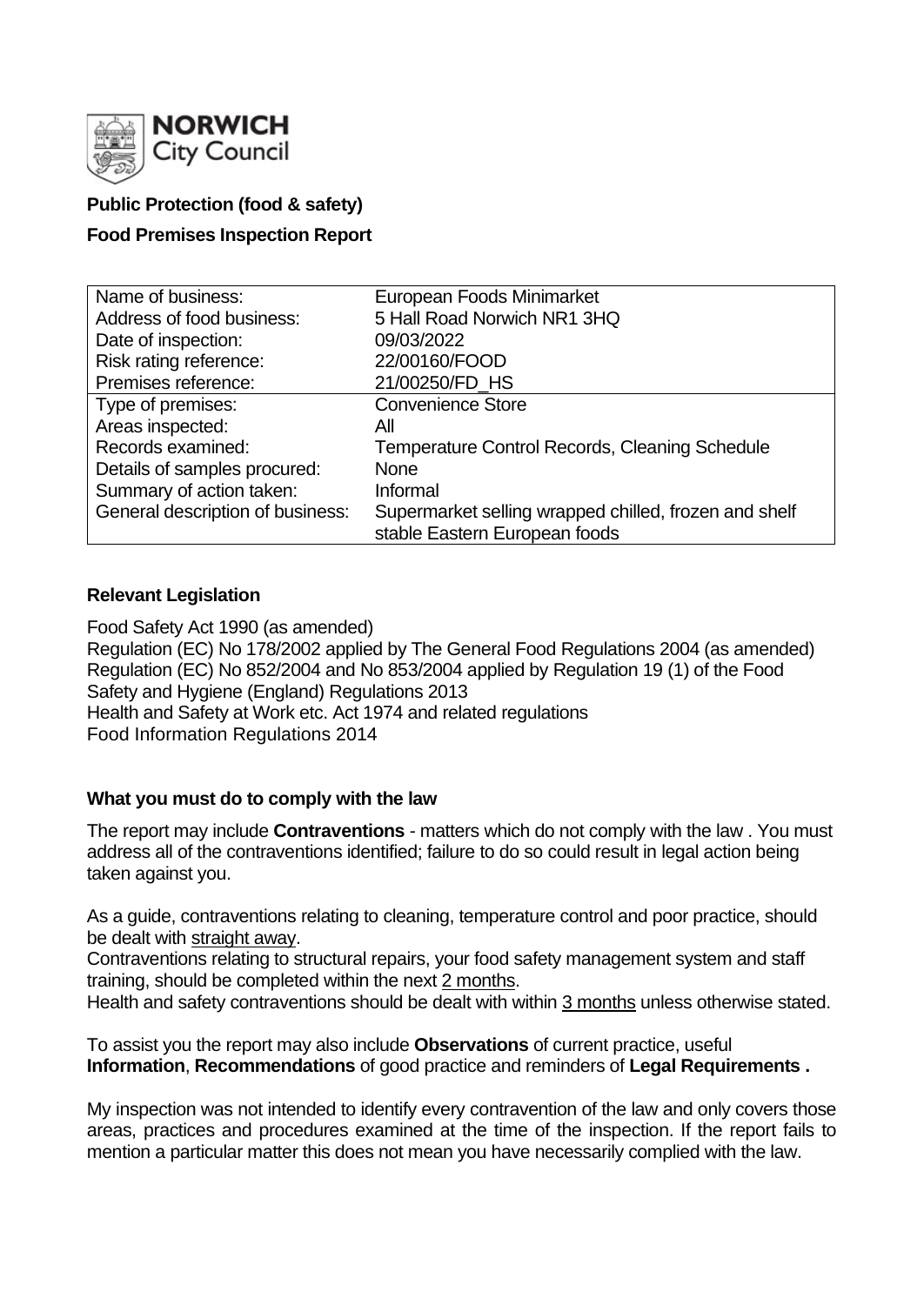# **FOOD SAFETY**

## **How we calculate your Food Hygiene Rating:**

The food safety section has been divided into the three areas which you are scored against for the hygiene rating: 1. food hygiene and safety procedures, 2. structural requirements and 3. confidence in management/control procedures. Each section begins with a summary of what was observed and the score you have been given. Details of how these scores combine to produce your overall food hygiene rating are shown in the table.

| <b>Compliance Area</b>                     |          |    |                | <b>You Score</b> |           |    |           |    |                 |  |
|--------------------------------------------|----------|----|----------------|------------------|-----------|----|-----------|----|-----------------|--|
| Food Hygiene and Safety                    |          |    |                | $\overline{0}$   | 5         | 10 | 15        | 20 | 25              |  |
| <b>Structure and Cleaning</b>              |          |    |                | $\overline{0}$   | 5         | 10 | 15        | 20 | 25 <sub>1</sub> |  |
| Confidence in management & control systems |          |    | $\overline{0}$ | 5.               | 10        | 15 | 20        | 30 |                 |  |
|                                            |          |    |                |                  |           |    |           |    |                 |  |
| <b>Your Total score</b>                    | $0 - 15$ | 20 | $25 - 30$      |                  | $35 - 40$ |    | $45 - 50$ |    | > 50            |  |
| <b>Your Worst score</b>                    | 5        | 10 | 10             |                  | 15        |    | 20        |    |                 |  |
|                                            |          |    |                |                  |           |    |           |    |                 |  |
| <b>Your Rating is</b>                      | 5        | 4  |                | 3                | 2         |    |           |    | $\Omega$        |  |

Your Food Hygiene Rating is 4 - a good standard



**Proposed Seating outside-** This was briefly discussed. The area I was shown belongs to the business and is not public pavement or highway. Therefore, I do not believe a Tables and Chairs Licence would be needed. However, if you start to sell any alcohol, this area may need to be considered with regard to any alcohol licence. For advice contact Licensing@norwich.gov.uk

If you sell drinks you may need to provide a larger sink to enable equipment washing.

I also suggest you contact Planning@norwich.gov.uk as serving drinks may not be permitted under your retail permission.

# **1. Food Hygiene and Safety**

Food hygiene standards are high. You demonstrated a very good standard of compliance with legal requirements. You have safe food handling practices and procedures and all the necessary control measures to prevent cross-contamination are in place. Some minor contraventions require your attention. **(Score 5)**

## Contamination risks

**Observation** I was pleased to see you were able to demonstrate effective controls to prevent cross-contamination.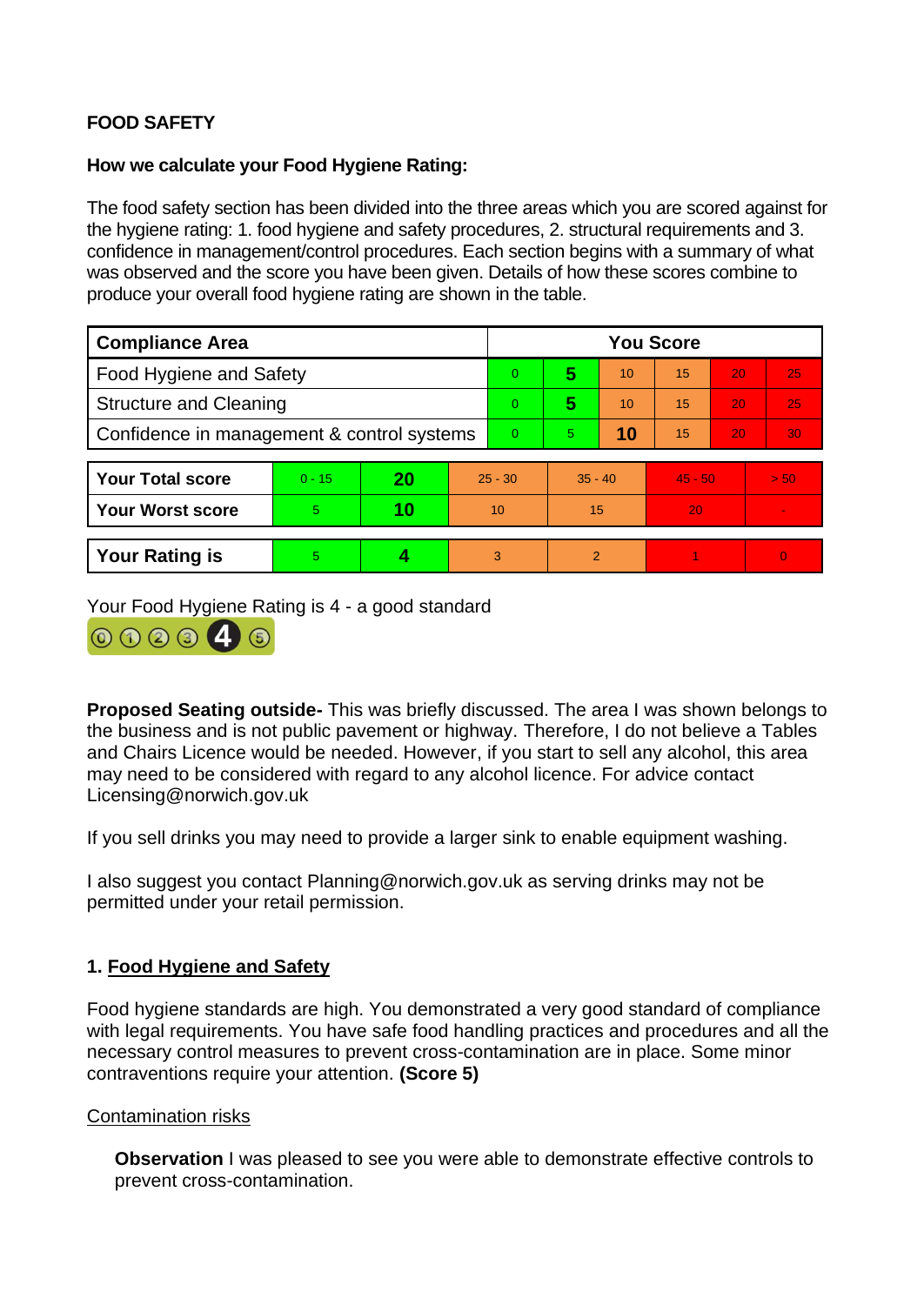**Observation** No open food is sold or prepared on site. You had good awareness of date labelling, and effective stock rotation measures in place.

**Observation** All imported food is purchased from a supplier. Nothing is imported by you.

### Hand-washing

**Observation** I was pleased to see hand washing was well managed.

### Personal Hygiene

**Observation** I was pleased to see that standards of personal hygiene were high.

### Temperature Control

**Recommendation** Infrared thermometers can be used as a simple and speedy way of checking the surface temperatures of hot and cold food. When using them you need to remember that they measure the surface temperature of the food or wrapping rather than the core temperature.

**Observation** I was pleased to see you were able to limit bacterial growth and/or survival by applying appropriate temperature controls at points critical to food safety and that you were monitoring temperatures of fridges and freezers.

**Contravention** Ensure you also monitor temperatures of chilled and frozen high risk foods being delivered as this will help to ensure any checks by delivery companies are accurate and reliable.

#### Unfit food

**Information** High risk items bear a use by date after which you must not sell, display for sale or use such items. Ensure you have checks in place to remove any item passed its use by date from sale.

It is permitted to sell food after its best before date, but an offence may arise if at the time of sale the food is not of the nature, substance or quality demanded by the consumer. You must check the food and make sure your customers are aware that it is passed its best before date using suitable signage or similar.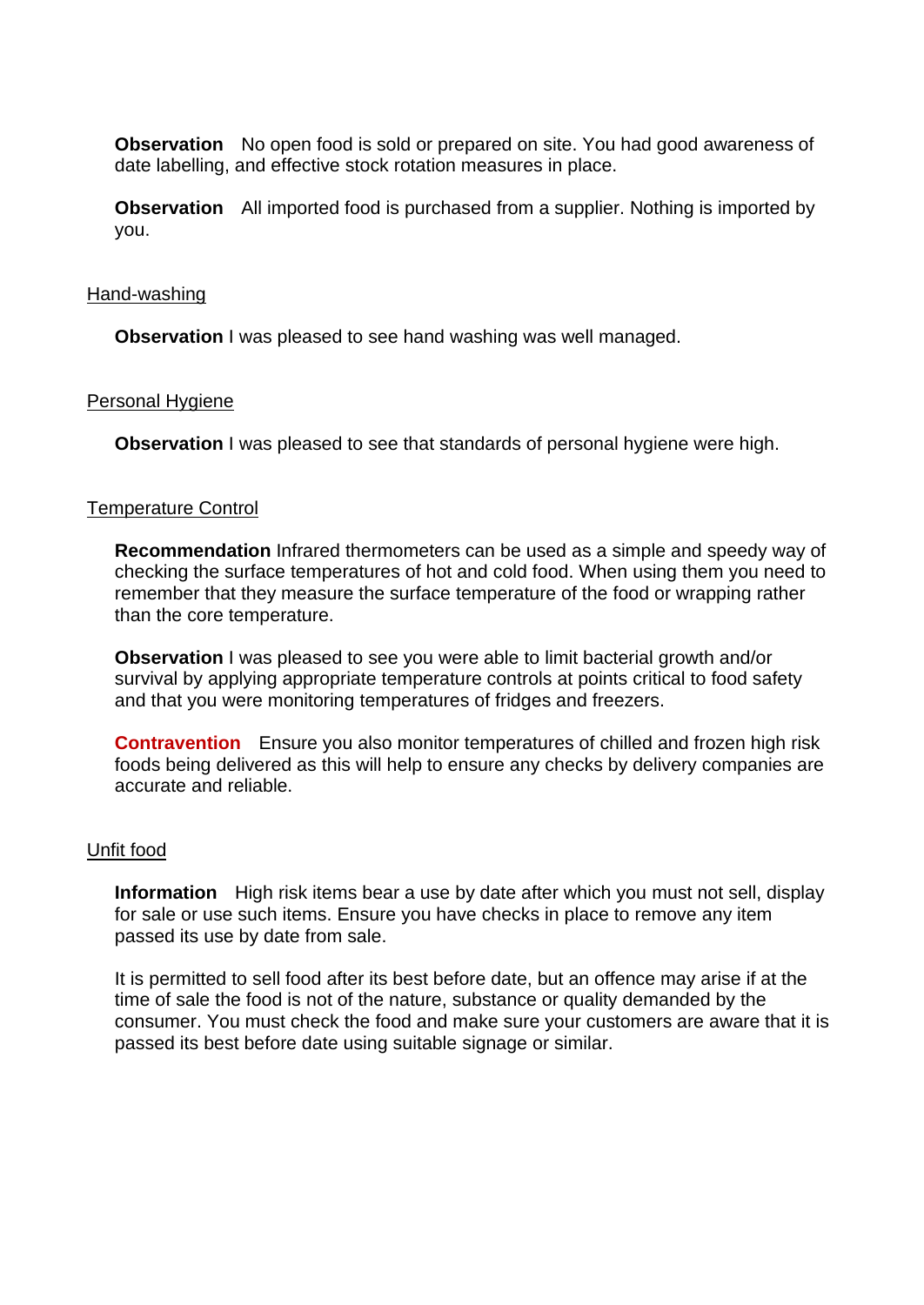# **2. Structure and Cleaning**

The structure facilities and standard of cleaning and maintenance are all of a good standard and only minor repairs and/or improvements are required. Pest control and waste disposal provisions are adequate. The minor contraventions require your attention. **(Score 5)**

## Cleaning of Structure

**Observation** The shop had been well maintained and the standard of cleaning was exceptionally high.

## Cleaning Chemicals / Materials / Equipment and Methods

**Observation** I was pleased to see that the premises was kept clean and that your cleaning materials, methods and equipment were able to minimise the spread of harmful bacteria between surfaces.

## Facilities and Structural provision

**Observation** I was pleased to see the premises had been well maintained and that adequate facilities had been provided.

**Recommendation** That a larger sink be provided. ( This will become a legal requirement if you alter the business to sell drinks etc)

# Pest Control

**Contravention** Pest proofing is inadequate particularly in the following areas::

• the external doors had a gap at the base.

# **3. Confidence in Management**

There are generally satisfactory food safety controls in place although there is evidence of some non-compliance with the law. The contraventions require your attention; although not critical to food safety they may become so if not addressed. **(Score 10)**

## Type of Food Safety Management System Required

**Contravention** You do not have a food safety management system in place, although you were maintaining some records of fridge and freezer temperatures.